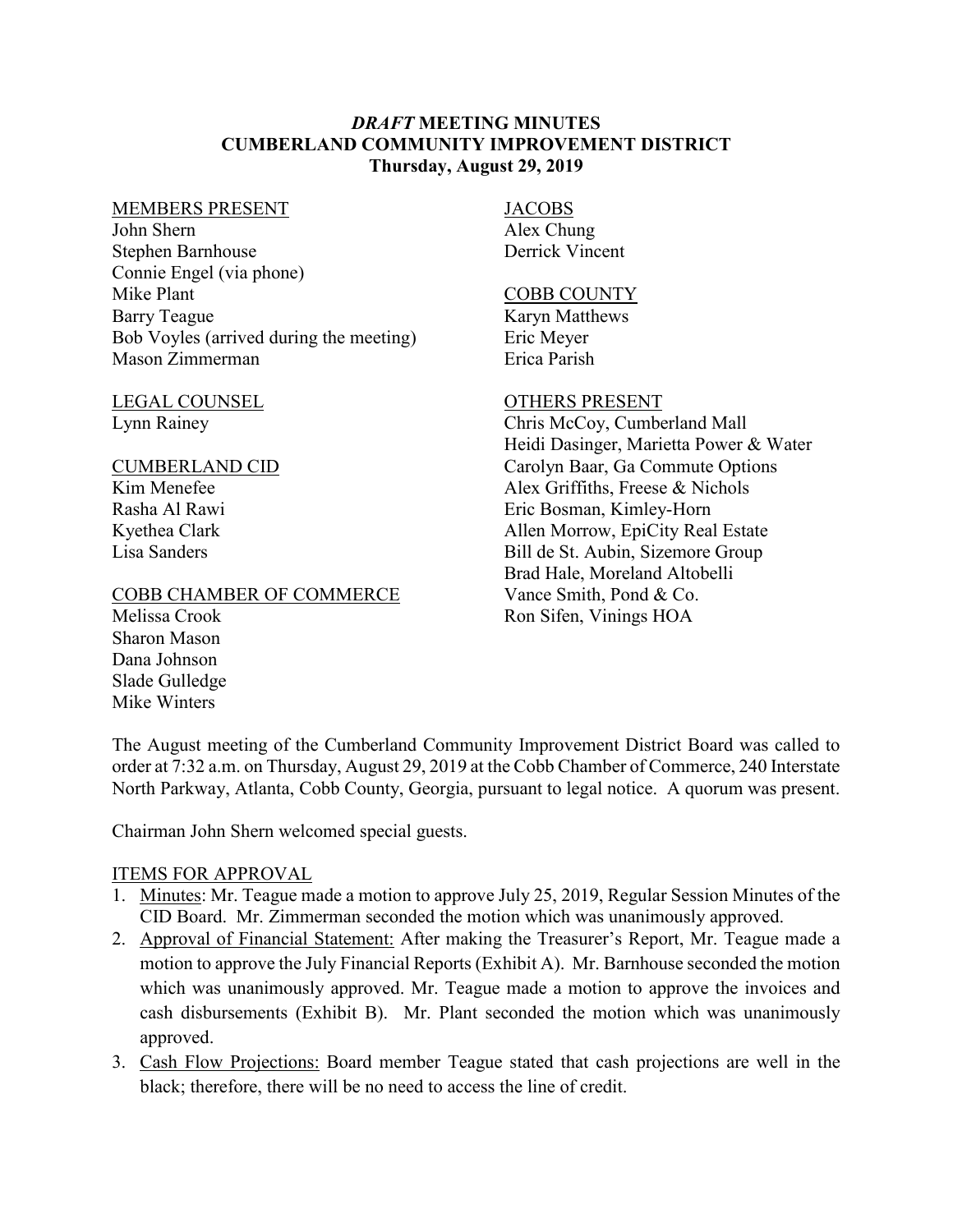## EXECUTIVE DIRECTOR REMARKS & UPDATES

Mrs. Menefee provided the following updates:

- A. Bob Callan Trail Ribbon-Cutting Recap & Video: Ms. Menefee gave Board members a recap of the Bob Callan Trail Ribbon-Cutting that took place in July, and presented the video created to capture the event. Ms. Menefee thanked speakers and those that joined in on the celebration. It was an incredible event with more than 75 investors and stakeholders in attendance.
- B. Resolution to Congressional Members: Ms. Menefee stated she would like to thank those who have supported the CCID in the efforts for the funding of the Akers Mill Ramp with the INFRA grant. The Congressional Delegation has been a strong supporter of this effort, therefore, Ms. Menefee prepared a Resolution from the Board recognizing their leadership and thanking them for their efforts. She will personally deliver the Resolution and thank each of the delegates while attending the Chamber's Washington Fly-In next month.

## DIRECTOR OF OPERATIONS UPDATE

A. Operations/Requests

## 1. Capital Improvements Update

a. ARC Grant Submissions (FY2020-FY2025): Kyethea Clark, Director of Operations, reported the Atlanta Regional Commission (ARC) released a call for projects for grant proposals to be considered for various federal transportation funding sources. The last call for projects was in 2017, and the CCID's total award was \$6.4M. The 2019 ARC call for projects funding availability is for 2020-2025. The call for projects officially opened mid-August and submissions are due October 11, 2019. The announcements for the awards will be published in the second quarter of 2020. CCID staff recommends the submission of potentially three projects to seek funding during the 2019 call for projects: 1) Cumberland Core Loop, Segment A, 2) Cumberland Core Loop, Segment C, and 3) Stillhouse Trails. These projects would be eligible. To replenish and advance the CCID's Capital Improvement Program staff would like to seek federal transportation aid to further the project phases of engineering, ROW and construction. These grants are usually an 80/20 match. The CCID is seeking a 20% local match of \$4,333,000 for these projects. Mike Winters, CID Controller, has placed the numbers in the Cash Flow Model for years 2021, 2022, 2023, and 2024, to show the potential impact of new commitments to the overall CCID budget if federal funding is awarded. Staff is working with County staff conducting conceptual design for all three projects. If the Board approves the commitments of these funds, the next steps will be for the Board of Commissioners to approve a resolution to submit the three projects to the ARC, as they serve as the local sponsor for all federally funded projects. Board member Zimmerman stated if in the event the CCID is awarded these grants then the CCID will have to put up a local match.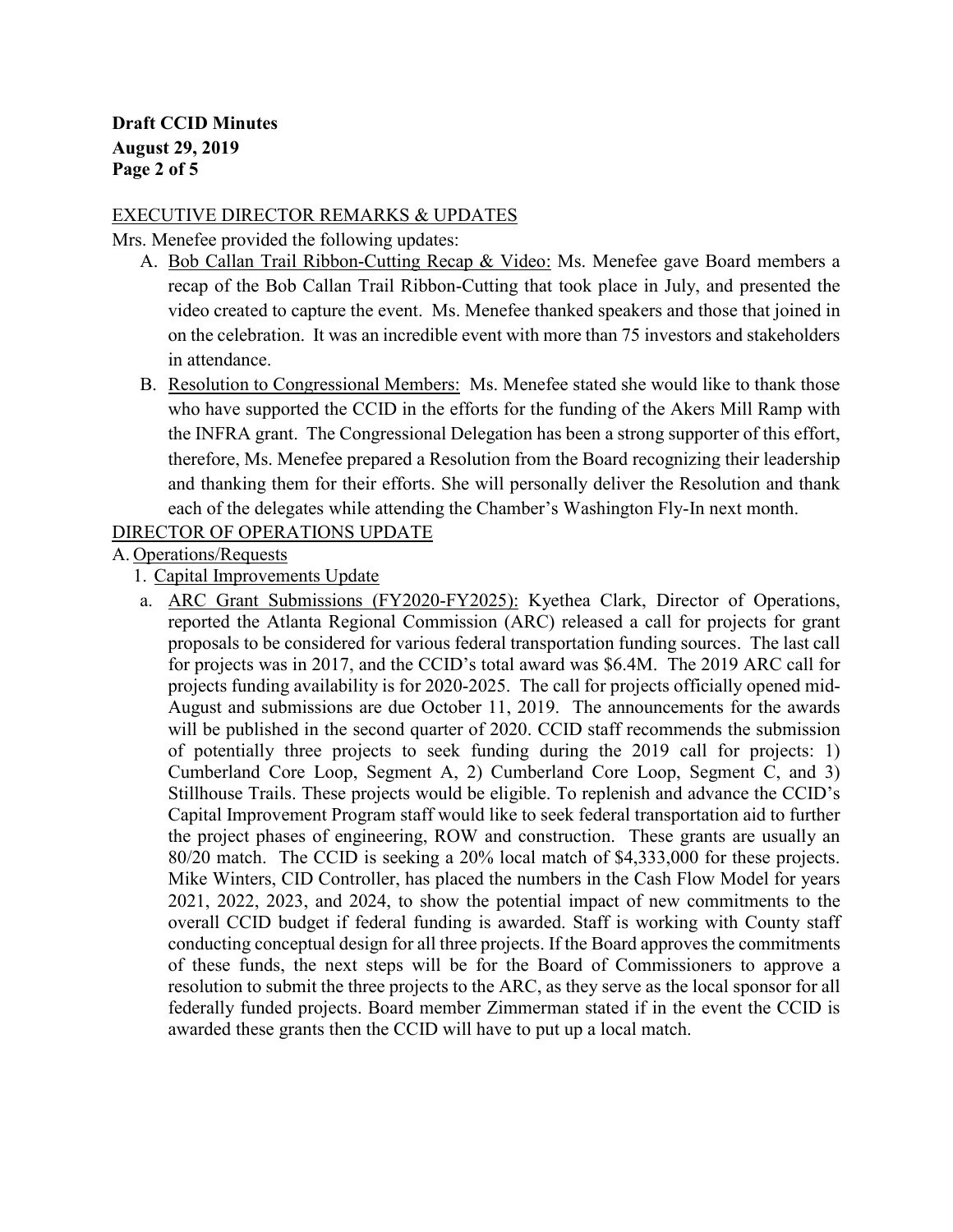## **Draft CCID Minutes August 29, 2019 Page 3 of 5**

The CCID's \$4M would buy \$21M worth of projects within the CCID district. Board members agreed this is great leverage. Chairman Shern stated the CCID could also find the \$4M elsewhere as well. The Board must endorse before the application can be submitted and indicate to the County that the local match is committed. Ms. Clark reviewed the projects eligible for submittal. The ARC could partially fund projects and various scenarios could exist. Board members discussed Stillhouse Trails and an attempt to connect Vinings to Cumberland. After Board discussion, Mr. Plant made a motion to approve a 20% (\$4,333,000) match from the CCID for the 3 presented projects for 2019 ARC call for projects. Mr. Zimmerman seconded the motion which was unanimously approved.

Ms. Clark stated SRTA had announced its call for GTIB projects. The grant submission deadline is October 15<sup>th</sup>. CCID staff is reviewing GTIB details and will be prepared to request commitments for potential GTIB projects submission. Ms. Clark will update the Board in September.

b. Zagster Renewal (\$27,000 request): Ms. Clark stated the Zagster bike-share program launched in August of last year. The annual renewal amount to Zagster is \$27K (\$9K per station). Board member Zimmerman asked about making long term commitments and what is the CCID's effort to offset the annual subscription through sponsorships? Ms. Clark stated it would be very difficult at the Battery as well as at the National Park Service as per their contracts outside sponsorships are not allowed. Ms. Clark mentioned we can see if any other opportunities exist to offset the annual subscription. The three current station locations that are due for renewal are The Battery, Cochran Shoals and Paces Mill/Palisades. A few months ago the County approved its new bike-share ordinance, which will allow CCID to install stations on County ROW within the district. CCID staff is working with the County to launch three new stations (Bob Callan trailhead, Cumberland transfer station and Cumberland Blvd at Riverwood Pkwy). These three stations are on County property, and are in the 2018 Cumberland Bike Share Plan. The CCID is looking to launch these stations by the end of the year. Mr. Zimmerman made a motion to approve \$27K to Zagster for renewal. Mr. Plant seconded the motion which was unanimously approved.

Bike stats (the CCID has three stations with fifteen bikes):

- 1600 members
- Total auto trips eliminated 861
- 3200 total trips taken
- CO2 emissions reduction in pounds 3,216 (over the year)
- Average trip distance 2.4 miles / median duration is 40 miles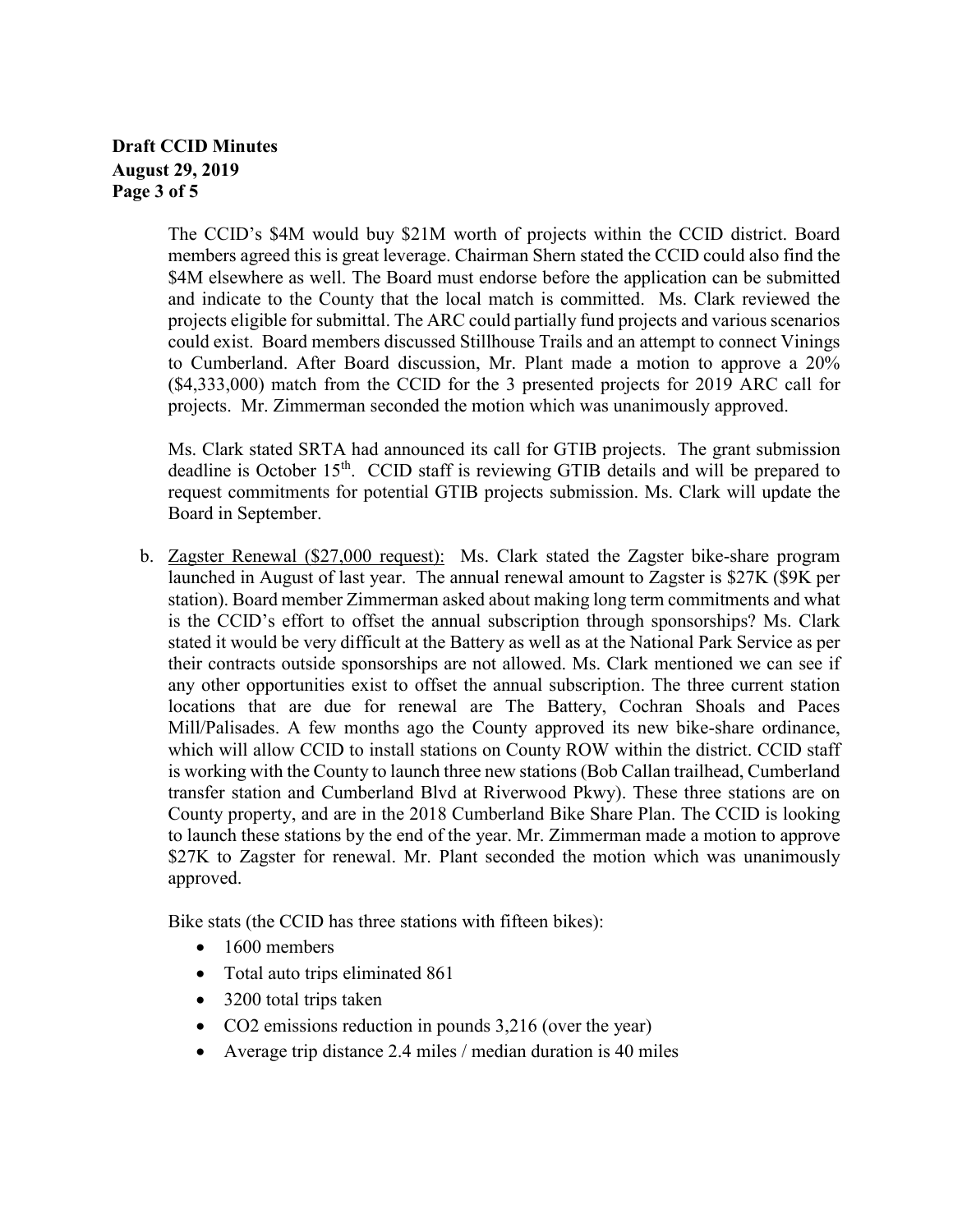c. Russell Landscaping Contract Addendum (\$20,820): Ms. Clark reported there are a few unattended areas in the core that need maintaining on a frequent schedule. Russell Landscape submitted an addendum to the landscape contract to include Interstate North Parkway west along I-75 and Windy Ridge Pkwy Bridge; currently not in the landscape maintenance program. The requested amount is for the remaining contract term ending 2020 with a prorated amount for 2019. Mr. Plant made a motion to approve \$20,820 to Russell Landscape. Mr. Teague seconded the motion which was unanimously approved.

The current three-year contract ends December 2020 followed by rebids in 2020 for the new term beginning 2021.

{Board member Bob Voyles joined the meeting at the point}

- d. Capital Improvements Updates: Ms. Clark gave updates on the Cumberland Blvd West Intersection Improvement & Phase III Streetscape, Riverwood Parkway Streetscape, GDOT I-75 & I-285 Interchange Clean-Up, Terrell Mill Connector, Akers Mill Ramp, and Palisades/Paces Mill CRNRA Unit Rehabilitation.
- 2. Plans & Studies Update
	- a. Bob Callan Trail 2B Rendering: Ms. Clark shared renderings of the Bob Callan Trail 2B with the Board. GDOT approved the concept report, right of way in 2020 and construction in 2021. A fully funded project - 80% grant with a 20% local match.

Board member Engel asked CCID staff to look at cleaning up the entry ramp going east on I-285 at Cobb Parkway. CCID staff will research this area.

## COBB COUNTY ISSUES & UPDATES

Erica Parish, Cobb DOT Director, announced CobbLinc would have its 30<sup>th</sup> anniversary ribboncutting today. Starting September 8, CobbLinc will start Sunday service for the first time in its 30-year service history.

An updated presentation on the County's Comprehensive Transportation Plan was given by Kimley-Horn to the Board of Commissioners last week.

### CHAMBER UPDATES

Mrs. Mason stated the Transportation Mobility Committee will be meeting in October and will hear a formal presentation from the County on the Cobb Comprehensive Transportation plan.